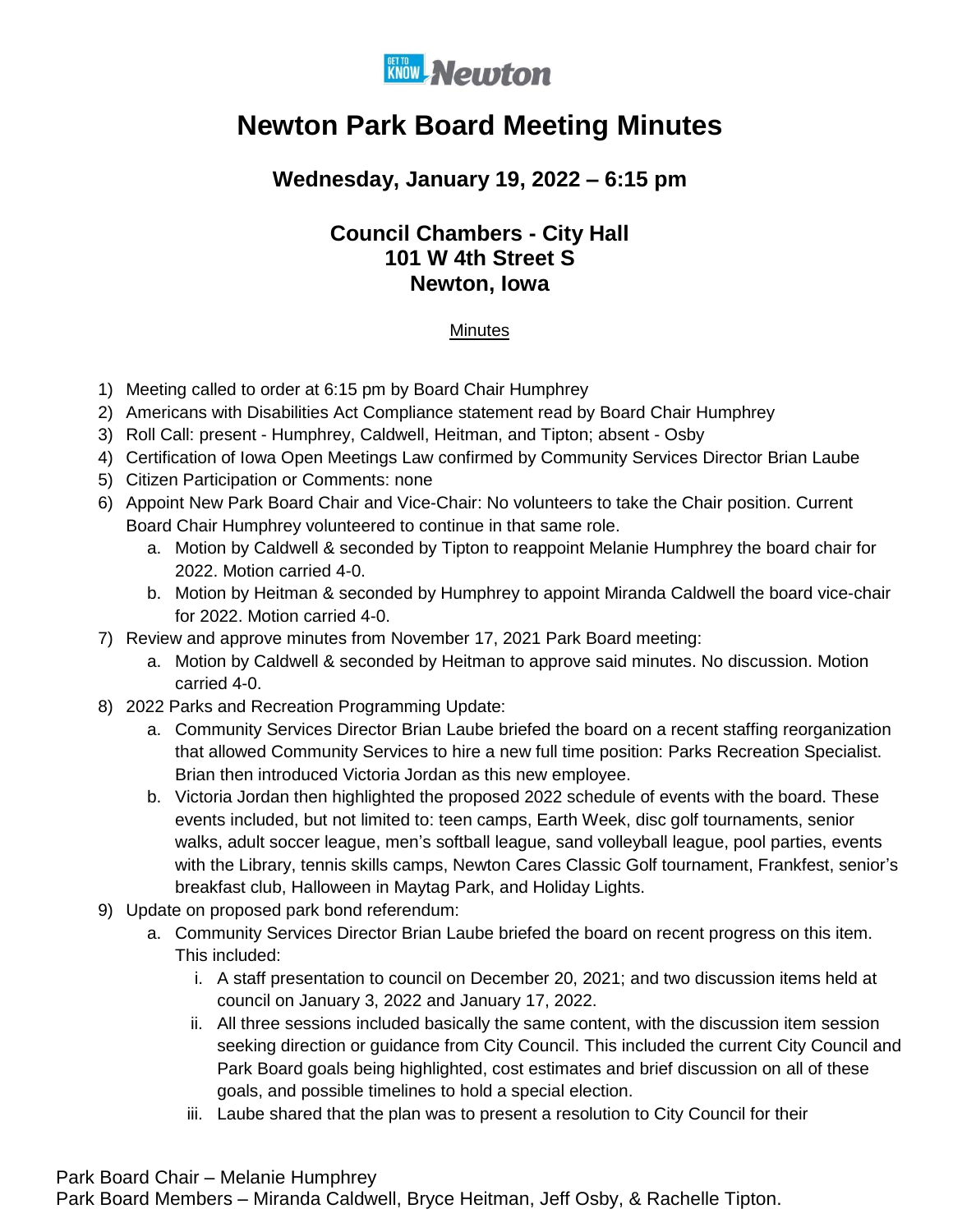consideration on February  $7<sup>th</sup>$  that included the following based on Council feedback received on January 17, 2022:

- 1. Four projects: Westwood Clubhouse improvements, Maytag Pool play features, pickleball courts at Aurora Park, and a dog park at Sunset Park.
- 2. The special election on June 7, 2022.
- b. Discussion followed:
	- 1. Board member Heitman voiced his concerns about this process, and that the Park Board did not get a say in recommending what projects should be included in the proposed bond referendum. He continued sharing that he didn't know where council got there information to make their recommendations on projects to include, and that he was getting texts during the recent council meeting from people upset with the process. Brian Laube reminded the board that although the scheduled December  $15<sup>th</sup>$  Park Board meeting ended up being cancelled due to severe weather, the Park Board has had a say in recommending projects to Council in their annual goal setting session. Laube reminded all that these Park Board goals were shared by him during all three recent council presentations/discussions.
	- 2. Mayor Hansen then addressed the board with the following comments:
		- a. He agreed that this proposed park bond referendum process has been fasttracked, but shared that Council did consider the Park Board's goals in making their recommendations to staff on how they'd like this to proceed.
		- b. The Mayor then asked Board member Heitman if his concerns are focused on the splashpad project not being included in Council's recent recommendation to staff. Heitman said that the concern from citizens was with the overall spending on the projects.
		- c. The Mayor continued by reminding the board that Council has designated the property for the splashpad project, it has been included in a larger redevelopment agreement, and that one comment by a single council member doesn't mean the project won't happen. He continued by sharing that council members receive input from citizens, and that is also part of their decision making process.
		- d. The Mayor continued by sharing that City staff works with boards and commissions to provide feedback to council. He then reminded them that although the Park Board is advisory only, Council and staff do value their opinions.
		- e. The Mayor also shared that the proposed \$1.6 million park bond referendum, if passed, will not raise the City's tax levy.
		- f. In closing, the Mayor apologized to the board for the fast-track of the project, but then reminded then that the biggest complaint from people is the current Westwood Clubhouse and that is why it's a top priority of Council.
	- 3. Brian Laube then also apologized for not suggesting holding a special park board meeting following the cancelled meeting on December 15<sup>th</sup>.
- c. A brief discussion then occurred at the conclusion of this item, with Board member Heitman reminding everyone of a past discussion focusing on quality of parks over quantity of parks, and that maybe we should discuss right-sizing the park system by selling off some land. Brian Laube said he would be open to starting that discussion again, but there would be no guarantees that possible recommendations would make it on a council agenda. Laube also cautioned the board that this could stir things up with the public as it had with another recent proposal to sell off a

#### Park Board Chair – Melanie Humphrey

Park Board Members – Miranda Caldwell, Bryce Heitman, Jeff Osby, & Rachelle Tipton.